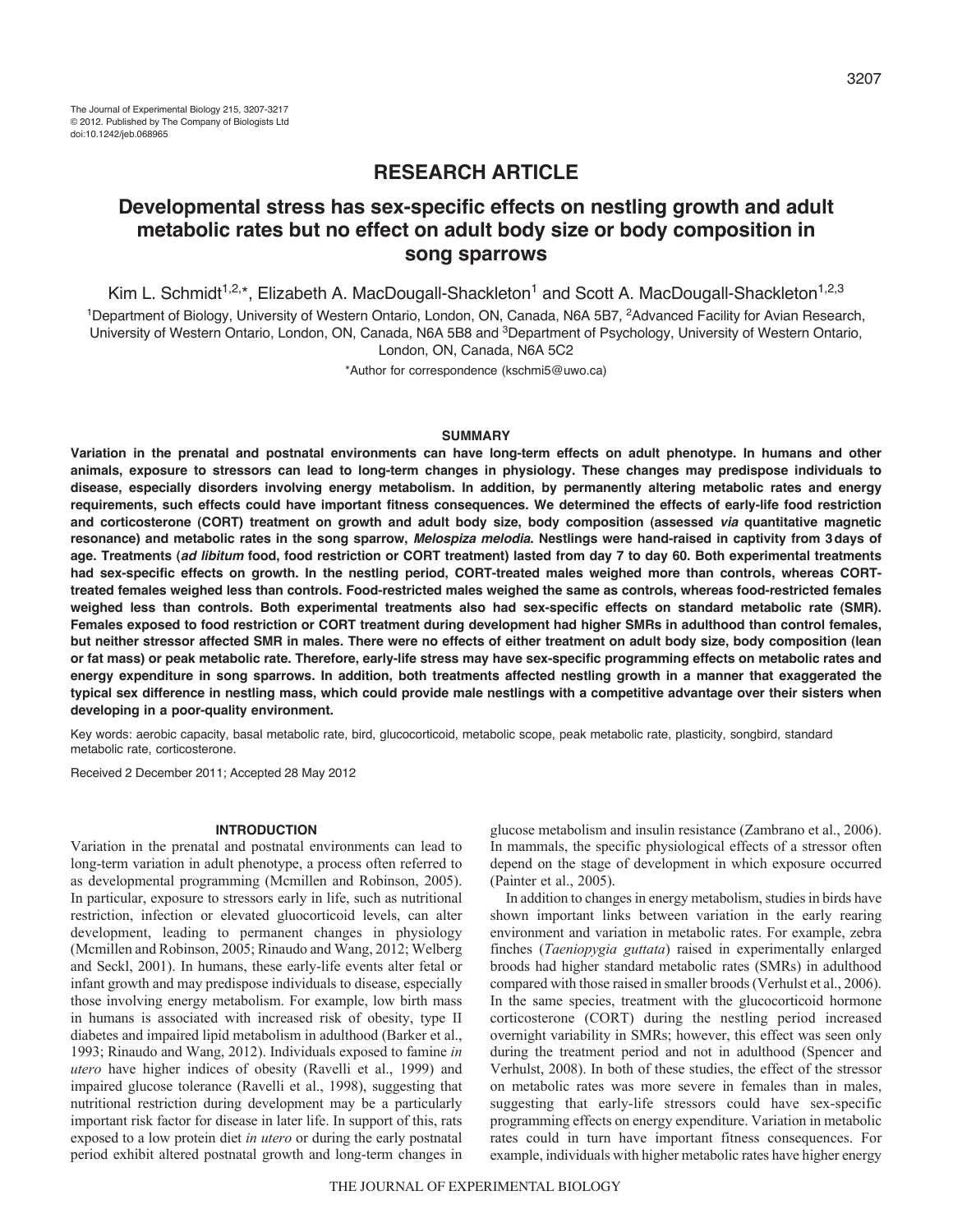## 3208 The Journal of Experimental Biology 215 (18)

requirements and may have to spend more time foraging for food or be less likely to survive food shortages. High resting metabolic rates have also been linked to decreased longevity (Manini, 2010; Speakman, 2005). In addition, basal metabolic rates (BMRs) are positively correlated to reproduction, such that species with high BMRs often have higher reproductive rates (Hennemann, 1983). Therefore, at the interspecific level, variation in metabolic rates may mediate important tradeoffs between reproduction and survival. However, whether variation in metabolic rates is related to reproduction and survival within a species is less clear.

The physiological mechanisms underlying the effects of earlylife stressors on energy metabolism and metabolic rates involve many processes (Rinaudo and Wang, 2012). The stressor may directly alter the development of an organ, resulting in permanent changes in organ morphology or function. For example, prenatal and postnatal protein restriction in rats reduces the growth of the pancreas, spleen, muscle and liver (Desai et al., 1996). Changes in organ size could be due to reductions in cell number or cell size. In rats, early-life protein restriction decreases beta cell proliferation and the size of islets in the pancreas (Snoeck et al., 1990). A variety of stressors may also increase fetal or neonatal glucocorticoid exposure, which also affects offspring growth and development (Fernandez-Twinn and Ozanne, 2006; Welberg and Seckl, 2001). Food restriction can increase baseline and stress-induced glucocorticoid levels in birds (Kempster et al., 2007; Kitaysky et al., 2001a), amphibians (Crespi and Denver, 2005) and mammals (Lesage et al., 2001). In turn, early-life glucocorticoid exposure has many of the same detrimental effects as nutritional restriction, including growth retardation (Spencer et al., 2003), impaired brain development (Buchanan et al., 2004) and altered energy metabolism (Harris and Seckl, 2011; O'Regan et al., 2004). In addition, stressors during development can alter typical patterns of somatic growth, which can also be detrimental. A stressor may initially retard growth but be followed by a period of rapid growth acceleration once the stressor subsides (catch-up growth) such that there are no long-term effects on body size. Although beneficial in the short-term, catchup growth may negatively affect health and fitness (Hales and Ozanne, 2003; Metcalfe and Monaghan, 2001). For example, catchup growth results in long-term increases in resting metabolic rates in zebra finches (Criscuolo et al., 2008) and decreases longevity in rats (Jennings et al., 1999).

We examined the effects of early-life food restriction and treatment with exogenous CORT on: (1) nestling growth and (2) adult body size, (3) adult body composition and (4) adult metabolic rates in song sparrows, *Melospiza melodia* (Wilson 1810). We used CORT treatment to determine whether glucocorticoids have effects similar to those of food restriction on growth and physiology. Because a variety of stressors increase glucocorticoid levels, this allowed us to determine whether a number of different stressors might affect growth and metabolism *via* CORT in song sparrows.

We monitored nestling growth during and after the treatment period to determine whether birds exhibited catch-up growth and to evaluate the long-term effects of each treatment on adult body size. We also used quantitative magnetic resonance (QMR) analysis to examine body composition, to determine whether developmental stress has long-term effects on lean and fat mass. Last, we investigated the effects of food restriction and CORT treatment on metabolic rates, specifically SMRs and peak metabolic rates (PMRs). Although past studies on birds have examined the effects of variation in the early rearing environment on SMRs, no studies have examined PMR to determine whether early-life stress could affect the ability of an animal to perform intense exercise. Because the ability to perform intense exercise might be necessary for birds to forage, escape predators and complete annual migrations, changes in PMR could have important fitness consequences.

## **MATERIALS AND METHODS Study subjects and rearing conditions**

Song sparrow nests were located near Newboro, Ontario, Canada  $(44°38'N, 76°20'W)$ , during May and June 2010. Nests were monitored to determine the day-of-hatch. All nests hatched between 9 May and 7 June 2010 and represented the first brood for the pair that year. The territorial male associated with each nest was caught using mistnets and conspecific song playback, and morphological measurements were collected (see below) from these males prior to nests hatching, in April and May 2010. Because extra-pair paternity is infrequent in this study population [consistently below 10% of nestlings (Potvin and MacDougall-Shackleton, 2009; E.A.M.-S., unpublished data)], the resident male was presumed to be the genetic father of nestlings hatching on the territory. We did not catch the female associated with each territory (the presumed mother) because we did not want to interfere with egg laying or incubation, which may increase the chance of nest predation or desertion. A total of 47 nestlings from 15 broods were used for this study. Of these, 43 were brought into captivity at 3–4days posthatch (days 3–4), and four were brought in at  $\neg$ day 7 (mean  $\pm$ s.e.m.=3.44±0.16 days; Table 1).

Nestlings were kept warm using heat lamps and electric heating pads until they developed feathers (~day 7), and were transported to The University of Western Ontario, London, Ontario, Canada, and housed at the Advanced Facility for Avian Research for the remainder of the experiment. Nestlings were housed in a cage with their siblings until they began eating independently (~day 25), at which point they were housed individually. Birds were kept on a long day photoperiod (16h:8h light:dark) until 16 August 2010, and then switched to short days (10h:14h light:dark) for the remainder of the experiment. Sex of nestlings was determined using PCR amplification of genes on the sex chromosomes (Griffiths et al., 1998). Amplification and electrophoresis conditions are described elsewhere (Potvin and MacDougall-Shackleton, 2010).

Table1. Age and mass of song sparrow nestlings at the start of the experiment

|                     | -             | $\sim$          | ∼               |                  |                  |                 |  |
|---------------------|---------------|-----------------|-----------------|------------------|------------------|-----------------|--|
|                     |               | Control         |                 | Food restriction |                  | <b>CORT</b>     |  |
|                     | Male          | Female          | Male            | Female           | Male             | Female          |  |
| Sample size         |               |                 |                 |                  |                  |                 |  |
| Age at capture (d)  | $3.56 + 0.44$ | $3.71 \pm 0.57$ | $3.25 \pm 0.16$ | $3.63 \pm 0.50$  | $3.17 \pm 0.17$  | $3.44 \pm 0.44$ |  |
| Mass at capture (g) | $8.98 + 1.18$ | $9.45 \pm 1.13$ | $9.60 + 0.69$   | $9.18 \pm 1.36$  | $10.03 \pm 0.55$ | $8.88 \pm 1.12$ |  |

Age at capture and mass at capture represent the age and mass of nestlings the day they were brought into captivity. Values are means ± s.e.m. CORT, corticosterone.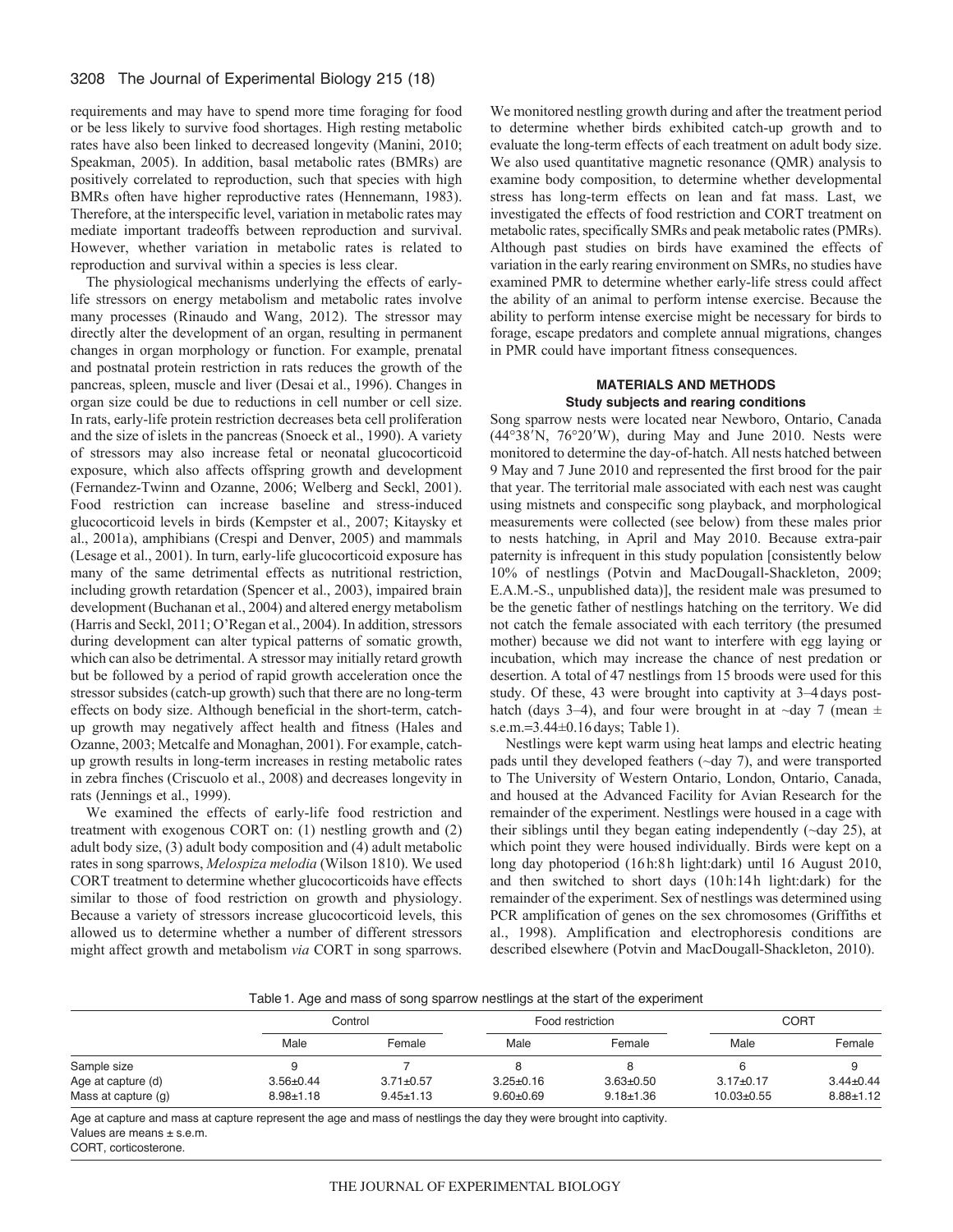#### **Experimental treatments**

Within each brood, nestlings were assigned to one of the three treatment groups: control (*ad libitum* food), food restriction or CORT treatment. This was done using block randomization, such that if there were three or more nestlings in a brood, at least one nestling was assigned to each treatment. This method of randomization was used instead of true randomization to ensure that we had similar sample sizes for each treatment group. In addition, this procedure allowed us to ensure that there were never more than two nestlings from a given brood in a treatment, therefore allowing us to control for nest of origin as best as possible. In total, there were 16 control subjects (nine males, seven females), 16 food-restricted subjects (eight males, eight females) and 15 CORT-treated subjects (six males, nine females; Table1). Food restriction and CORT treatment lasted from day 7 to day 60 (see Fig.1 for timeline).

All nestlings received a standard hand-rearing diet administered *via* 1ml syringes. The diet consisted of ground Mazuri Small Bird Maintenance diet (catalogue number 56A6, Brentwood, MO, USA), hard-boiled chicken eggs (shells removed), wheat germ, water and Prime avian vitamin supplement (Rolf C. Hagen, Montreal, QC, Canada). We followed a food restriction protocol that has been used for a variety of songbird species (Nowicki et al., 2002; MacDonald et al., 2006). Briefly, for each brood, the control and CORT-treated birds were first fed *ad libitum*. We calculated the average amount of food eaten by nestlings in these two groups and then fed 65% of this amount to the food-restricted siblings. Nestlings were fed every 30min during daylight hours until day 18. At this time, we added food dishes to the cages and slowly lengthened the feeding interval to encourage birds to eat independently. Once feeding independently, birds were fed a 50:50 mix of ground Mazuri Small Bird Maintenance Diet and premium budgie seed (Rolf C. Hagen). To continue the food restriction stressor into the fledgling period, we removed food cups for 3h per day until day 60 for this treatment group. The start of this 3h period was randomized each day. This protocol has been used in European starlings and affects adult body size, immune function, song production and spatial learning (Buchanan et al., 2003; Farrell et al., 2011).

For CORT treatment, CORT was dissolved in peanut oil and administered orally to birds. This non-invasive technique results in a transient increase in CORT similar to that experienced in response to an acute stressor, and in nestling zebra finches has been shown to affect nestling growth, brain development and song learning (Buchanan et al., 2004; Spencer et al., 2003). We used a dose of  $0.87 \mu$ gg<sup>-1</sup> body mass, which was determined during pilot studies (see below). CORT was fed to nestlings twice per day, once in the morning and once in the evening. Control and food-restricted birds were fed peanut oil alone. Once birds were eating independently, CORT was first injected into wax worm larvae and then fed to birds once per day in the morning until day 60 (Breuner et al., 1998). Control and food-restricted birds were fed wax worm larvae injected with oil only.

We conducted a pilot study to verify that orally administering CORT resulted in a transient increase in CORT similar to that observed in song sparrows in response to restraint stress (MacDougall-Shackleton et al., 2009; Newman et al., 2008). We injected CORT into wax worm larvae (dose= $1 \mu g g^{-1}$  body mass) and fed the worms to captive song sparrows. Blood samples were collected 0, 10 or 30min post-ingestion of the worm. CORT levels were low 0min post-ingestion (4.16±2.38ngml<sup>-1</sup>, *N*=4), peaked 10 min post-ingestion  $(173.13 \pm 51.40 \text{ ng m}^{-1}, N=3)$  and had begun to decrease after 30 min (61.58±9.35 ng ml<sup>-1</sup>, *N*=4). Because peak CORT levels were slightly higher than post-restriction CORT levels in our population (MacDougall-Shackleton et al., 2009; Schmidt et al., 2012), we used a slightly lower dose of  $0.87 \mu\text{g}\text{g}^{-1}$  body mass for our experiment. In studies using a similar manipulation in whitecrowned sparrows, CORT levels peaked 7min post-ingestion of the worm, were still elevated 30min post-ingestion and had returned to baseline after 60min (Breuner et al., 1998). Therefore, this method of administration results in a transient increase in CORT that is very similar to the increase observed after exposure to an acute stressor.

To verify that the CORT treatment was effective during the experiment, we collected blood samples  $(\sim 30 \,\mu$ l) on days 10 and 45, 10min after administration of CORT or vehicle to determine plasma CORT levels. CORT was quantified in unextracted plasma using a radioimmunoassay (07-120103, MP Biomedicals, Santa Ana, CA, USA) that has been previously validated in song sparrows (Newman et al., 2008). Three separate assays were conducted and samples from all subjects were randomly assigned to an assay such that each treatment was equally represented in each assay. The lower limit of detectability ranged from 1.8 to 2.6ngml<sup>-1</sup>. Inter-assay variation was 5.5% for a low control  $(39$ ngml<sup>-1</sup>) and 4.1% for a high control  $(179 \text{ ng m}^{-1})$ . Intra-assay variation was 9.4% for the low control and 3.9% for the high control.

## **Body measurements**

Body mass was measured using a spring scale to the nearest 0.1g. We measured nestling body mass daily as soon as the lights came on (05:30h) until day 25. Thereafter, we measured body mass every 5 days until day 60. Adult body mass (at  $\sim$ 7 months) was measured the evening prior to and the morning following SMR measurements and prior to PMR measurements. To compare adult masses across treatments, we used masses recorded the morning after SMR measurements when birds were in the post-absorptive state. We also measured the length of the wing chord and tarsus to the nearest 0.1mm using dial calipers on days 25 and 45, and during adulthood prior to SMR measurements.

#### **Body composition analysis**

We determined lean and fat mass using QMR analysis (Guglielmo et al., 2011) the morning following SMR determination when birds were still in the post-absorptive state. The QMR unit (Echo-MRI-B, Echo Medical Systems, Houston, TX, USA) was custom-designed for use with small birds and bats. The QMR was calibrated daily using 5 and 94g canola oil standards. To use the QMR, birds (when awake) were placed into plastic holding tubes and inserted into the QMR analyzer and scanned using the 'small bird' and 'two



Fig. 1. Experimental timeline used to determine the effects of early-life food restriction or corticosterone treatment on nestling growth and adult body size, body composition, and metabolic rates in song sparrows.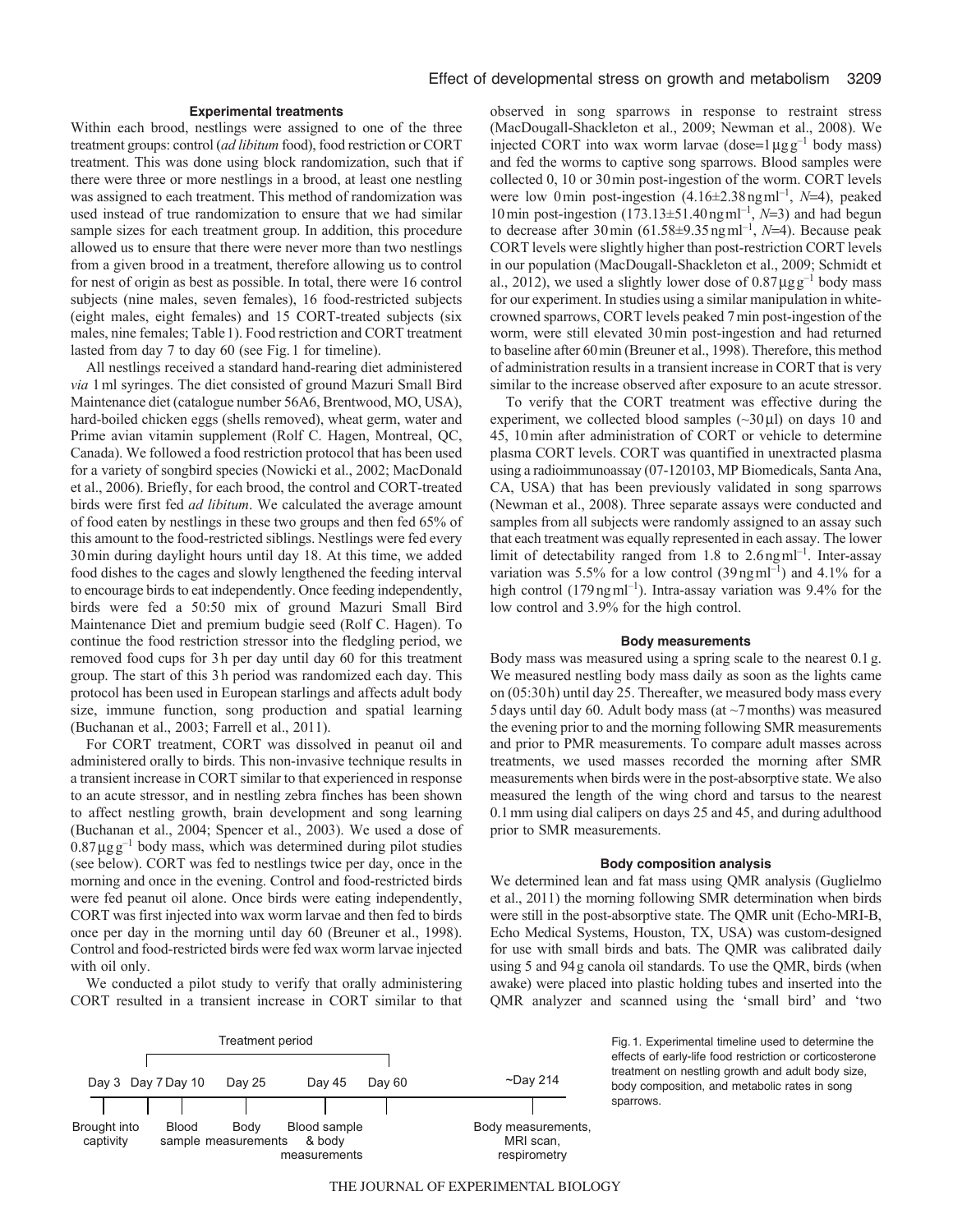## 3210 The Journal of Experimental Biology 215 (18)

accumulation' settings of the Echo MRI software. Fat and lean mass measurements were reported to the nearest 0.001g. Fat and lean mass measurements were slightly adjusted to improve accuracy using calibration equations developed from house sparrows and zebra finches [fat mass: raw value  $\times$  0.94; lean mass: raw value  $\times$  1.021 (Gerson and Guglielmo, 2011; Guglielmo et al., 2011)]. A validation study conducted previously showed that the coefficients of variation for fat and lean mass are 3 and 0.5%, respectively, and relative accuracies are  $\pm 11$  and  $\pm 1\%$ , respectively (Guglielmo et al., 2011).

#### **Respirometry** SMR

Metabolic rates were measured using open-circuit respirometry. We measured the SMR of birds between December 2010 and January 2011 when birds were  $\sim$ 7 months old (mean  $\pm$ s.e.m.= $214\pm0.88$  days), which was  $\sim$ 5 months after the end of the stress treatments. Beginning at 20:00h, body measurements were taken and birds were placed into one of five stainless-steel chambers. Chambers were placed in a temperature-controlled cabinet at 30°C, which is within the thermoneutral zone for other species of songbirds that are similar in size to song sparrows (Root et al., 1991). Four birds were individually placed into the chambers every night and the remaining chamber was used for baseline measurements. Birds fasted in the chambers for 3h and then  $O_2$  consumption was measured in the remaining 9h of the overnight period. Thus measurements were taken during the inactive period, in the post-absorptive state and while birds were housed on short days and thus in non-breeding condition. However, the exact temperature range of the thermoneutral zone for song sparrows is unknown, so we refer to our measurements as SMR instead of BMR. Incurrent air was scrubbed of  $CO<sub>2</sub>$  and water vapor using soda lime and Drierite (W. A. Hammond Drierite Company, Xenia, OH, USA), respectively. The five sealed chambers received a constant flow of 450mlmin–1. Excurrent air was sub-sampled at  $150$ mlmin<sup>-1</sup> and passed through a Drierite column to the  $CO<sub>2</sub>$  analyzer (catalogue number CA-2A, Sable Systems Las Vegas, NV, USA) and the  $O_2$  analyzer (Sable Systems FC-1B), with  $CO_2$  and water scrubbing between the two gas analyzers. Gas analyzers were calibrated daily using a standard containing  $20.9\%$  O<sub>2</sub> and  $2\%$  CO<sub>2</sub> balanced with  $N_2$  (Praxair, London, ON, Canada). Using a multiplexer (Sable Systems), one chamber was measured at a time for 10min before switching to the next chamber. In total, each bird was measured 12 times throughout the night for 10min at a time. All instruments were connected to an analog-to-digital converter (UI-2 model, Sable Systems), which was connected to a laptop computer. Data were analyzed using Warthog Systems Lab Analyst software (M. A. Chappel, University of California Riverside, Riverside, CA, USA). SMR values reported were calculated as the minimum 10min mean of  $O_2$  consumption throughout the measurement period. We calculated the rate of  $O_2$  uptake ( $\dot{V}_{O2}$ ) [based on eqn 10.6 in Lighton (Lighton, 2008)] and converted  $\dot{V}_{O2}$  to watts. The equation that we used to calculate  $\dot{V}_{O_2}$  used the data for both  $O_2$  consumption and  $CO_2$ production (Lighton, 2008). The following morning, birds were weighed, analyzed for body composition using QMR and returned to their home cage.

## PMR

The same flow system used to determine SMR was used to determine the PMR of each bird. After measuring SMR, birds were left undisturbed in their home cage for one full day. We measured PMR the afternoon of the following day (39–42h after the start of SMR measurement). PMR was measured using an enclosed running wheel modified for use with flying birds (Pierce et al., 2005; Price and Guglielmo, 2009). The wheel (16 $\times$ 24 cm, width  $\times$  diameter) was made of acrylic plastic and was lined with rubber. Three pingpong balls were placed in the wheel to prevent birds from walking. Air flowed into the wheel at a rate of  $4000 \,\text{ml}\,\text{min}^{-1}$  and was subsampled as described above for measurements of SMR. Food dishes were removed 3h before testing to ensure that birds were in the post-absorptive state. Beginning at 11:00h, and no later than 14:00h, birds were weighed and placed into the flight wheel. The flight wheel was covered and birds were allowed to acclimate for 10min. The wheel was then spun manually to initiate exercise. The wheel was kept in constant motion so that birds were forced to hop and hover until PMR was reached (always occurred within 15min). This method provides a significant aerobic challenge and has been used to estimate PMR in previous studies of flying birds (Pierce et al., 2005; Price and Guglielmo, 2009). In all cases, after PMR was reached O<sub>2</sub> consumption decreased and then stabilized. The PMR of an individual was calculated as the maximum mean of  $O_2$ consumption over a 1min period. Data are expressed as watts and we calculated the metabolic scope (PMR/SMR) of each individual, which provides an estimate of intensity of exercise (Pierce et al., 2005).

#### **Data analysis**

Statistical analyses were conducted using SPSS version 19 (IBM, Armonk, NY, USA). For CORT levels, we conducted linear mixed models using restricted maximum likelihood models. Subject identity was added as a random factor with unstructured covariance. Age, treatment and sex were included as fixed effects. Significant main effects of treatment were analyzed using least significant difference (LSD) pairwise comparisons.

We also used linear mixed models to analyze nestling growth data. We conducted two separate analyses to reflect the two different parts of the treatment period. The first analysis involved the mass of nestlings from day 9 to day 18, that is, throughout the hand-rearing period. We expected the treatments to most strongly affect growth during this period because this is when the food restriction stressor was most severe and was also when CORTtreated birds were fed CORT twice per day instead of once. The second analysis involved the mass of nestlings from day 19 to day 60, the period in which birds began feeding independently up to the end of the treatment period. For both analyses, age was added as a repeated factor with first-order autoregressive covariance structure (West, 2009). Sex, treatment and age were added as fixed effects. Significant sex  $\times$  treatment interactions were further analyzed by conducting linear mixed models for each sex with treatment and age as fixed factors. Significant main effects of treatment were analyzed using LSD pairwise comparisons. Paternal body mass and hatch date were included as covariates and nest identity (the natal brood nestlings came from) was included as a random factor. For nest identity, each nest was assigned a nominal value so that all siblings shared the same value but had a different value than individuals from other nests. This variable was coded as a nominal variable and was selected as a random factor in all analyses. The mass of nestlings the day they were brought into captivity, and thus before the treatments begun, was also included as a covariate in order to control for chance variation in mass or condition. One initial model was conducted for each age period (days 9–18 and days 19–60) that included the fixed factors (treatment, sex, age), the random factor (nest identity) and the covariates (hatch date, paternal mass, initial nestling mass). If the covariates or random factor were not significant, they were removed from the analysis in order to create the simplest model possible.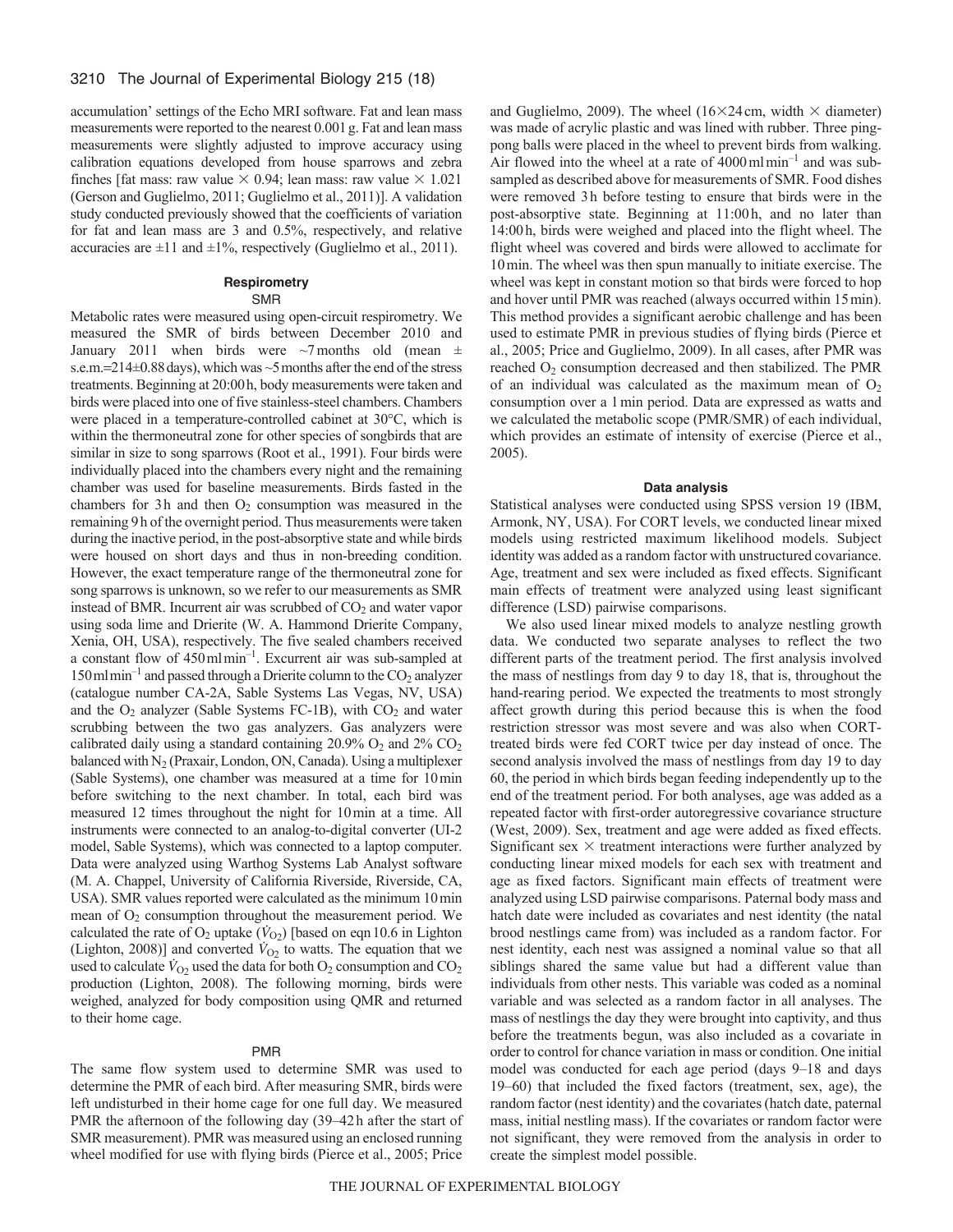| PC <sub>1</sub> | Eigenvalue | Variance explained (%) | Factor loadings |               |             |
|-----------------|------------|------------------------|-----------------|---------------|-------------|
|                 |            |                        | Mass            | Tarsus length | Wing length |
| Day 25          | 1.71       | 56.86                  | 0.83            | 0.74          | 0.69        |
| Day 45          | 1.71       | 56.89                  | 0.77            | 0.74          | 0.75        |
| Adult           | 1.83       | 61.02                  | 0.75            | 0.87          | 0.72        |

Table2. Principal component analysis for morphological measurements of song sparrows

To compare the effects of the treatments on body size, we analyzed mass, tarsus length and wing length using a principal component analysis (PCA) at each age (day 25, day 45, adulthood), as these three measures were highly correlated. Data were logtransformed before being entered into the PCA. At all three ages, the PCA revealed one component with an eigenvalue greater than 1 (Table2). We interpreted this component as representing overall body size. The resulting PC scores were then analyzed using twoway ANOVAs with treatment and sex as between-subjects factors. Significant main effects of treatment were compared using LSD pairwise comparisons. Hatch date was included as a covariate and nest identity was included as a random factor. At each age, the initial model included the fixed factors (treatment and sex), the random factor (nest identity) and the covariate (hatch date). If the covariate or random factor were not significant, they were removed from the analysis.

Body composition (fat, lean mass, adult mass) and metabolic rates (SMR, PMR, metabolic scope) were analyzed using two-way ANOVAs with sex and treatment as between-subjects factors. Significant sex  $\times$  treatment interactions were further analyzed by conducting ANOVAs for each sex with treatment as a fixed factor. Significant main effects of treatment were analyzed using LSD pairwise comparisons. Hatch date was added as a covariate and nest identity as a random factor for analyses of both metabolic rates and body composition, and body mass was included as a covariate for analyses of metabolic rates. The initial models included the fixed factors (treatment and sex), the random factor (nest identity) and the covariates (hatch date, body mass). If the covariates or random factor were not significant, they were removed from the analysis.

Finally, total adult body mass and lean body mass of the handraised birds was directly compared with the mass of their fathers using simple linear regressions. All tests were two-tailed and were considered significant at *P*≤0.05. Data are presented as means  $\pm$ s.e.m., adjusted for significant covariates where applicable.

## **RESULTS CORT levels**

The exogenous CORT treatment was effective in significantly elevating plasma CORT levels (main effect of treatment:  $F_{2,41.77}$ =84.79, *P*<0.001). CORT levels 10 min post-administration of CORT or vehicle were higher in CORT-treated birds (day 10, 136.64±15.64ngml–1; day 45, 143.35±14.48ngml–1) than in controls (day 10, 6.76±1.70ngml–1; day 45, 18.88±3.69ngml–1; *P*<0.001) or food-restricted birds (day 10,  $4.19 \pm 0.62$  ngml<sup>-1</sup>; day 45, 28.24±4.45ngml–1; *P*<0.001). Control and food-restricted birds did not differ significantly in plasma CORT levels  $(P=0.71)$ . Therefore, our method of oral CORT administration was effective at increasing circulating CORT, and levels reached those typically observed in wild song sparrows subjected to an acute stressor (MacDougall-Shackleton et al., 2009; Schmidt et al., 2012). We also detected a significant main effect of age  $(F_{1,42.11} = 7.51, P = 0.01)$ , as CORT levels were higher at day 45 than at day 10. No significant main effect of sex was detected  $(F_{1,41.79} = 1.06, P = 0.31)$ , nor were any of the interaction terms significant (*P*>0.40 in all cases).

## **Nestling growth**

To compare mass between nestlings at the start of the treatment period (day 7), we conducted an ANOVA with treatment and sex as fixed factors. The main effect of treatment was not significant at day 7  $(F_{2,47}=0.60, P=0.56)$ . Neither the main effect of sex  $(F_{1,47}=2.86, P=0.10)$  nor the treatment  $\times$  sex interaction ( $F_{2,47}=1.67$ , *P*=0.20) were significant.

For the hand-rearing period (days 9–18), both the treatment  $\times$ sex ( $F_{2,40.07}$ =6.24, *P*=0.004) and age  $\times$  sex ( $F_{9,182.601}$ =2.12, *P*=0.03) interactions were significant (Fig.2A,B). However, neither the



Fig. 2. The effect of food restriction or corticosterone (CORT) treatment on nestling growth rates in (A) male and (B) female song sparrows. Insets show mass of nestlings during the hand-rearing period (days 9 to 18), when treatments were most intense. The total treatment period (hand-rearing and post-fledging treatment) lasted from 7 to 60 days of age. \**P*<0.05.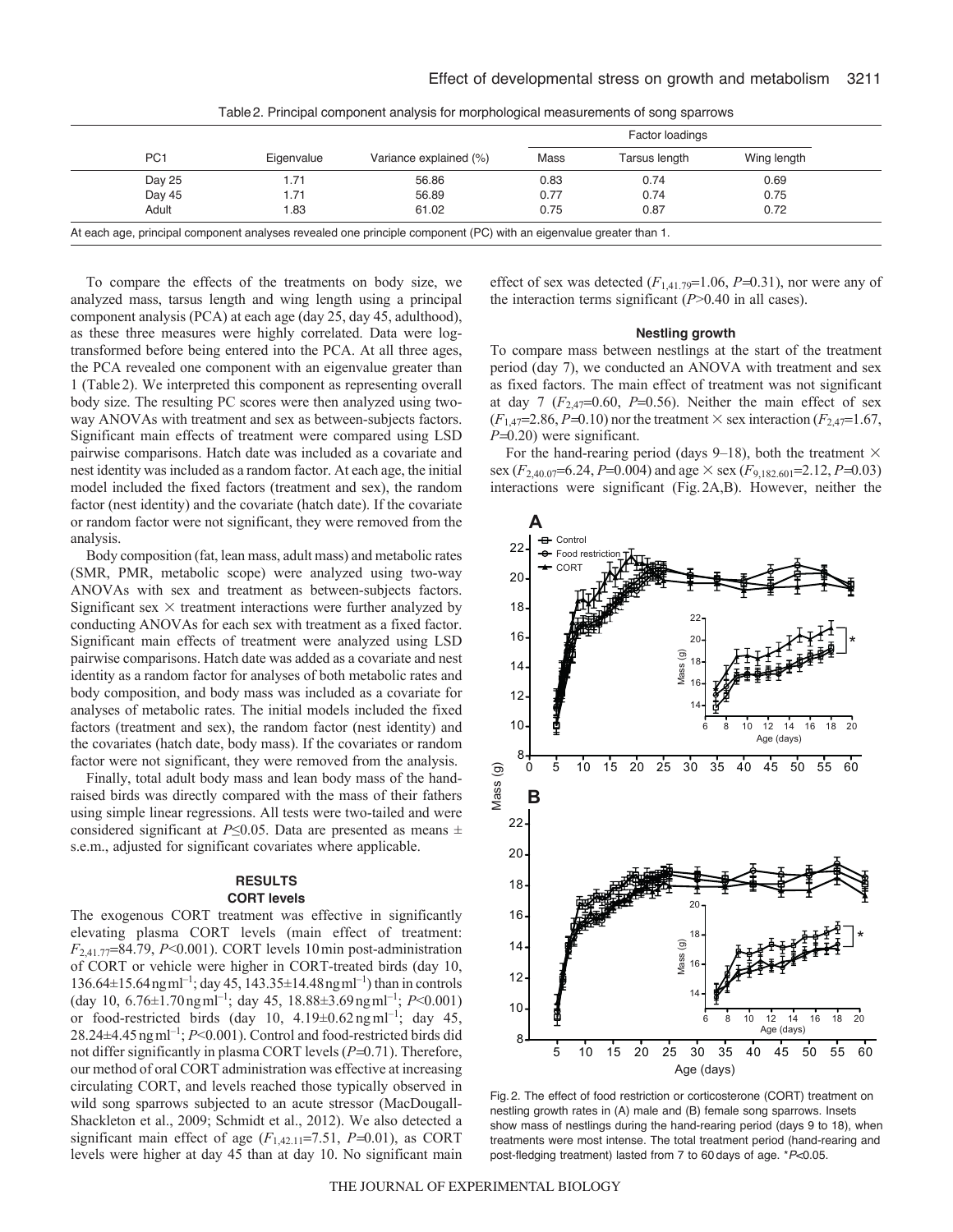treatment  $\times$  sex  $\times$  age nor the treatment  $\times$  age interactions were significant (*P*>0.66 in both cases). The mass of nestlings prior to the treatment period was positively related to mass during the handrearing period  $(F_{1,39.94} = 7.19, P = 0.01$ , estimate of fixed effect=0.16, s.e.m.=0.06). To explore the treatment  $\times$  sex interaction, we conducted linear mixed models for each sex with treatment and age as fixed factors. For males, the main effect of treatment was significant  $(F_{2,19.02} = 3.98, P = 0.04; Fig.2A)$ : CORT-treated males weighed more than control  $(P=0.03)$  and food-restricted  $(P=0.02)$ males, but control and food-restricted males did not differ  $(P=0.80)$ . The mass of males prior to the treatment period was positively related to mass during the hand-rearing period  $(F_{1,18.98} = 4.24, P = 0.05,$ estimate of fixed effect=0.25, s.e.m.=0.12). For females, similar to males, the main effect of treatment was significant  $(F_{2,20.08} = 4.58)$ , *P*=0.02; Fig. 2B). However, control females weighed more than both food-restricted ( $P=0.01$ ) and CORT-treated ( $P=0.02$ ) females. Foodrestricted and CORT-treated females did not differ ( $P=0.81$ ). The mass of females prior to the treatment period was positively related to mass during the hand-rearing period  $(F_{1,19.94} = 4.24, P = 0.05,$ estimate of fixed effect= $0.11$ , s.e.m.= $0.05$ ).

The second analysis examined the latter part of the treatment period (days 19–60), after food cups had been added to cages and birds began to feed independently. During this period, neither the treatment  $\times$  age  $\times$  sex interaction nor any of the two-way interactions were significant (*P*>0.10 in all cases). There was a significant main effect of sex  $(F_{1,37.75} = 47.31, P < 0.001)$ : males were larger than females (Fig.2A,B). The main effect of age was also significant  $(F_{13,266.257} = 4.87, P < 0.001)$ . The main effect of treatment was not significant  $(F_{2,37.78}=0.86, P=0.43)$ . The mass of nestlings prior to the treatment period was positively related to the mass of nestlings during the latter part of the treatment period  $(F_{1,35.94} = 4.55)$ , *P*=0.04, estimate of fixed effect=0.10, s.e.m.=0.05). Hatch date was also positively related to mass during this period  $(F_{1,35.92}=4.67,$ *P*=0.04, estimate of fixed effect=0.05, s.e.m.=0.02). Finally, paternal body mass was also a significant covariate  $(F_{1,35.92} = 4.04, P = 0.05,$ estimate of fixed effect=0.26, s.e.m.=0.13): heavier fathers had heavier offspring.

#### **Body size**

On day 25, after 18days of experimental manipulation, the main effect of treatment on body size (PC scores) was not significant  $(F_{2,47}=1.23, P=0.30)$ , nor was there a significant treatment  $\times$  sex interaction  $(F_{2,47}=0.22, P=0.80)$ . However, the main effect of sex was significant  $(F_{1,47}=31.93, P<0.001)$ : males were larger than females (Fig.3A). On day 45, after ~5weeks of manipulation, the main effect of treatment on body size was significant  $(F_{2,45}=3.53)$ ,  $P=0.04$ ): CORT-treated birds were smaller than control ( $P=0.02$ ) and food-restricted birds ( $P=0.002$ ), but control and food-restricted birds did not differ  $(P=0.37)$ . Again, we observed a main effect of sex  $(F_{2,45}=21.64, P<0.001)$  such that males were larger than females (Fig. 3B), but the treatment  $\times$  sex interaction was not significant  $(F_{2,45}=0.82, P=0.45)$ . Last, in adulthood, the main effects of treatment  $(F_{2,27}=0.81, P=0.46)$  and sex  $(F_{1,27}=3.16, P=0.09;$  Fig. 3C) were not significant, nor was the treatment  $\times$  sex interaction  $(F_{2,27}=0.37, P=0.69)$ . Nest identity was significantly related to adult body size  $(F_{14,27}=3.16, P=0.005)$ . Thus, the effects of our treatments on body size were limited to a period following rapid growth (day 45) and were no longer apparent by adulthood.

## **Relationship with paternal mass**

Despite the fact that the experimental treatments altered nestling growth, we observed no long-term effects on adult body size,



Fig. 3. The effect of food restriction or corticosterone (CORT) treatment on structural body size of song sparrows at (A) 25 days of age, (B) 45 days of age and (C) in adulthood. Body size scores are the results from principal component analysis (PCA) that included measures of body mass, tarsus and wing length. Results from the PCA can be found in Table 1. Treatments lasted from 7 days of age to 60 days of age. \**P*<0.05, \*\**P*<0.01.

suggesting that variation in final adult body size may primarily be due to heritable factors in song sparrows. To explore this possibility, we asked whether the adult mass of study subjects was related to the mass of their fathers. Paternal body mass was positively and significantly related to offspring body mass  $(r^2=0.11, P=0.03;$ Fig. 4A) and lean mass  $(r^2=0.23, P<0.001;$  Fig. 4B).

## **Body composition**

For adult total body mass (Fig.5A), the main effects of treatment  $(F_{2,27}=1.45, P=0.25)$  and sex  $(F_{1,27}=0.70, P=0.41)$  were not significant, nor was the treatment  $\times$  sex interaction ( $F_{2,27}=0.78$ , *P*=0.47). Nest identity was significantly related to adult total body mass  $(F_{14,27}=3.51, P=0.003)$ . For adult lean body mass (Fig.5B), there was no significant main effect of treatment  $(F_{2,27}=1.50)$ , *P*=0.24). However, the main effect of sex was significant ( $F_{1,27}$ =5.36, *P*=0.03): males had a higher lean mass than females (Fig.5B). The treatment  $\times$  sex interaction was not significant ( $F_{2,27}=1.23$ ,  $P=0.31$ ). Nest identity was significantly related to adult lean mass  $(F_{14,27}=2.11, P=0.05)$ . For adult fat mass, the main effect of treatment was not significant  $(F_{2,27}=1.20, P=0.32;$  Fig. 5C). The main effect of sex was significant  $(F_{1,27}=5.73, P=0.02)$ : females had a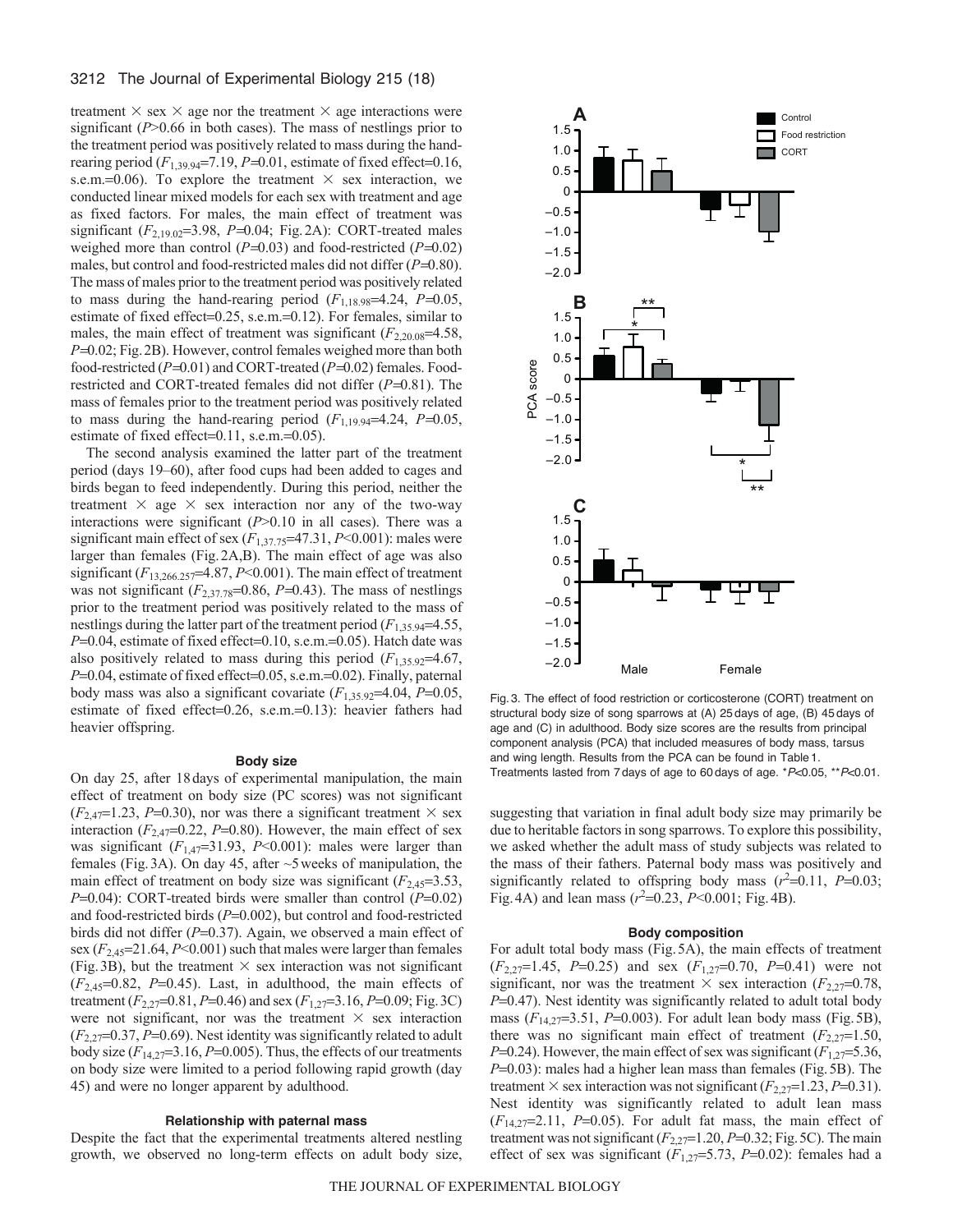

Fig. 4. Simple linear regressions showing the relationship between paternal body mass and (A) body mass and (B) lean mass of the experimental birds in adulthood. The father was assumed to be the resident male bird on the territory where a nest was located, and was caught prior to hatching.

higher fat mass than males (Fig. 5C). The treatment  $\times$  sex interaction was not significant  $(F_{2,27}=1.06, P=0.36)$ . Again, nest identity was significantly related to adult fat mass  $(F_{14,27}=3.87, P=0.001)$ .

#### **Metabolic rates**

For SMR (Fig. 6A), body mass was a significant covariate  $(F_{1,26}=26.13, P<0.001)$  and nest identity was a significant random factor ( $F_{14,26}=2.19$ ,  $P=0.02$ ). The treatment  $\times$  sex interaction was significant  $(F_{2,26} = 4.36, P = 0.02)$ . To further analyze this interaction, we conducted ANOVAs for each sex with treatment as a fixed factor. For males, the main effect of treatment was not significant  $(F_{2,8}=0.72, P=0.52)$ . For females, the main effect of treatment was significant  $(F_{2,8}=5.81, P=0.03)$ . Control females had lower SMRs than food-restricted  $(P=0.009)$  and CORT-treated  $(P=0.04)$  females. The SMRs of food-restricted and CORT-treated females did not differ  $(P=0.34)$ . For PMR (Fig. 6B), the main effects of treatment  $(F_{2,26}=0.92, P=0.41)$  and sex  $(F_{1,26}=0.35, P=0.56)$  were not significant, nor was the treatment  $\times$  sex interaction ( $F_{2,26}=0.14$ , *P*=0.87). Nest identity was significantly related to PMR ( $F_{14,27}$ =2.11, *P*=0.05). For metabolic scope (Fig. 6C), the main effects of treatment  $(F_{2,47}=0.88, P=0.42)$  and sex  $(F_{1,47}=1.26, P=0.27)$  were not significant, nor was the treatment  $\times$  sex interaction ( $F_{2,47}=0.05$ , *P*=0.96).

#### **DISCUSSION**

## **Food restriction affected growth and metabolic rates without increasing CORT**

CORT levels did not differ between food-restricted and control subjects in our study. Therefore, food restriction might affect growth



Fig. 5. The effect of food restriction or corticosterone (CORT) treatment on body composition of song sparrows, including (A) total body mass, (B) lean mass and (C) fat mass. Treatments lasted from 7 days of age to 60 days of age. Body composition analysis was conducted using quantitative magnetic resonance analysis when birds were ~7 months of age. \**P*<0.05.

and metabolic rates independently of CORT, for example by directly altering organ morphology or cell number (Rinaudo and Wang, 2012). However, we cannot rule out the possibility that food restriction affects development by altering stress physiology. First, we only measured CORT levels at two ages (days 10 and 45). It is possible that food restriction affected CORT levels during a time in the treatment period when blood samples were not collected. Second, we only measured baseline plasma CORT levels. In European starlings (*Sturnus vulgaris*), exposure to an unpredictable food supply increased stress-induced CORT levels but not baseline levels (Buchanan et al., 2003). Last, there are many other factors that can influence the exposure of tissues to CORT, such as the level of corticosteroid binding globulins in the blood and the expression of corticosteroid receptors or enzymes that metabolize CORT in tissues (Schmidt et al., 2008).

CORT levels were manipulated for a relatively long period of time in our study (53days). However, whereas other methods of hormone manipulation (e.g. silastic implants) constantly elevate hormone levels throughout the treatment period, our method of daily manipulation was transient and CORT levels began to decrease 30min post-administration (determined during pilot study; see Materials and methods, Experimental treatments). In addition, in white-crowned sparrows, CORT levels returned to baseline 60min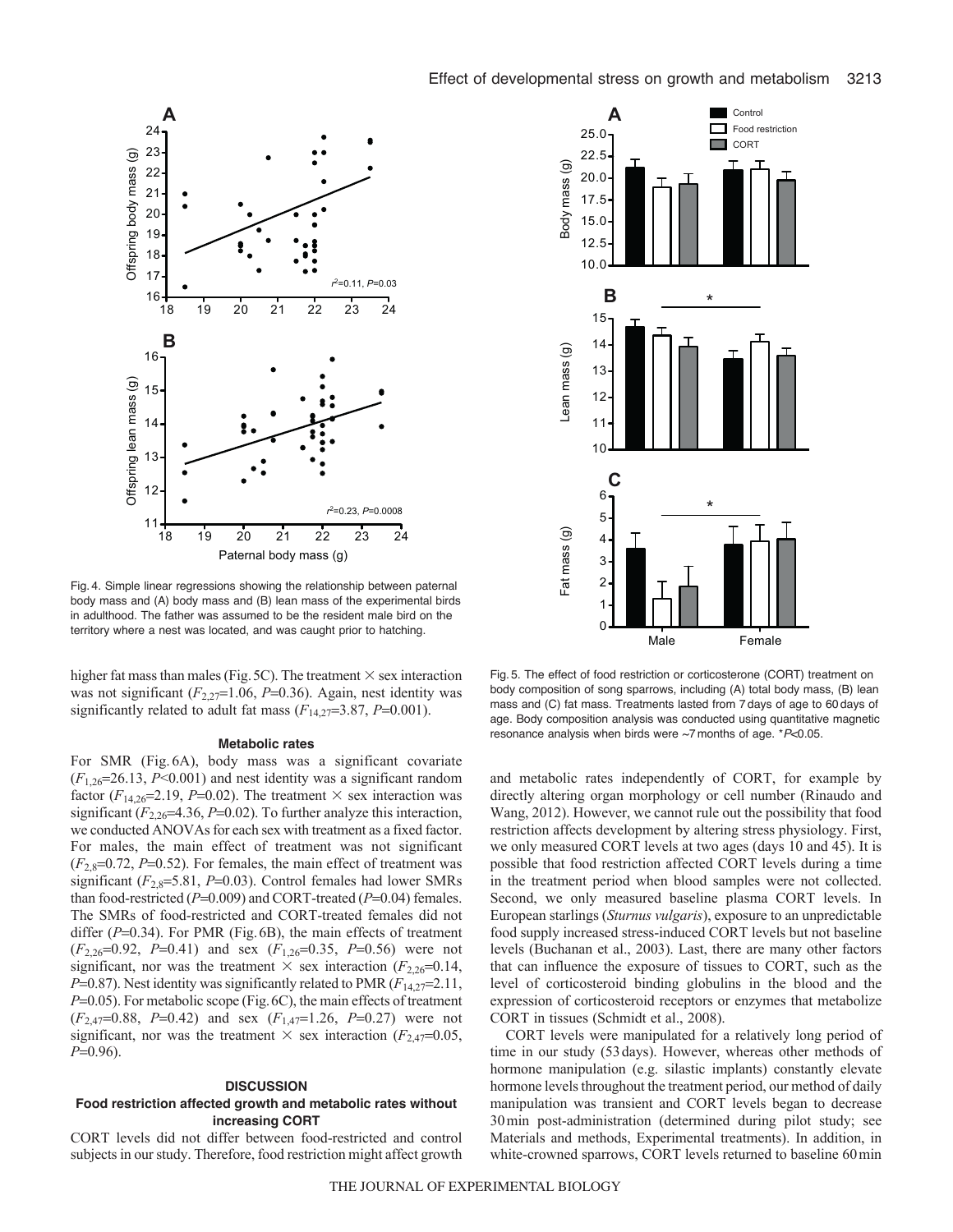



Fig. 6. The effect of food restriction or corticosterone (CORT) treatment on (A) standard metabolic rate, (B) peak metabolic rate and (C) metabolic scope of song sparrows. Treatments lasted from 7 days of age to 60 days of age. Metabolic rates were assessed when birds were ~7 months of age. \**P*<0.05, \*\**P*<0.01.

post-administration using a similar technique (Breuner et al., 1998). Therefore, total exposure to elevated CORT was limited to  $\sim$ 2h per day in the hand-rearing period and  $\sim$ 1 h per day in the latter part of the treatment period. Our method of manipulation would thus be comparable to an individual living in an environment where they are frequently exposed to acute stressors, such as temporary food shortages or frequent encounters with predators. Frequent exposure to acute stressors may become chronically stressful to an individual over time (Clinchy et al., 2004). Indeed, a common paradigm for experiments looking at the physiological effects of chronic stress is to expose individuals to daily acute stressors over several days (e.g. Rich and Romero, 2005).

## **Developmental stress had sex-specific effects on nestling growth**

There were profound sex differences in the effects of developmental stress on nestling growth rates. First, CORT-treated males weighed more than food-restricted and control males throughout the handrearing period. This finding is surprising because most studies have found that exposure to elevated glucocorticoid levels during development retards growth (Seckl, 1994; Spencer et al., 2003), although differences in the dose of CORT or method of administration might explain some of the variation between studies. This weight advantage disappeared shortly after nestlings begun feeding independently. Because CORT administration can increase begging rates in nestling birds (Kitaysky et al., 2001b) and we fed both control and CORT-treated birds to satiation, CORT-treated males may have begged more and been fed more throughout the hand-rearing stage of the experiment. Alternatively, instead of altering behavior and food intake, CORT may have increased anabolic processes. For example, in European starlings, CORT treatment *in ovo* accelerates pectoral muscle development, leading to enhanced flight performance (Chin et al., 2009). Glucocorticoids can also increase fat deposition (Asensio et al., 2004). If CORT accelerates growth in male nestlings and increases flight performance, it might decrease the age at which nestlings can fledge. Consistent with this, CORT increases locomotor activity (Breuner et al., 1998) and CORT levels increase prior to fledging or dispersal in many species (e.g. Belthoff and Dufty, 1998; Kern et al., 2001). If nestlings are raised in a poor-quality environment, premature fledging may be beneficial because it would allow a young bird to escape a stressful nest environment, for example if there was intense sibling competition in the nest or an abundance of ectoparasites. Similarly, environmental stressors, including food restriction and pond desiccation, have been shown to accelerate metamorphosis in spadefoot toads, *Scaphiopus hammondii* (Denver et al., 1998). In contrast to males, CORT-treated females in the present study weighed less than controls throughout the hand-rearing period. Similarly, early-life glucocorticoid exposure has been shown to retard growth in zebra finches (Spencer et al., 2003; Spencer and Verhulst, 2007) and humans (Seckl, 1994). Thus, it appears that the effects of glucocorticoids on growth rates are sex and age dependent.

Second, there were also sex differences in the effect of food restriction on nestling growth. Food-restricted males weighed the same as control males; however, food-restricted females weighed less than control females. This is in contrast to past studies in song sparrows (Kempster et al., 2007) and zebra finches (Spencer et al., 2003) in which food restriction decreased growth in both sexes. However, our results are consistent with a study of zebra finches that also found that food restriction decreased growth in females but not males (Martins, 2004). Thus, there may be sex differences in the amount of resources males and females allocate to body growth when exposed to early-life stressors. Males may allocate more resources to body growth at the expense of other systems (e.g. brain, immune system) in order to ensure survival to the fledgling stage. We are currently conducting studies to look at the effects of food restriction and CORT treatment on other physiological systems, which will hopefully shed light on the different trade-offs and strategies used by males and females when developing in a poorquality environment.

Last, because larger nestlings may be fed more by parents and be more likely to fledge (Price and Ydenberg, 1995), the sexspecific effects of food restriction and CORT treatment on nestling growth could provide males with a competitive advantage over their female siblings when raised in a stressful environment (Zanette et al., 2005).

#### **Body size in song sparrows may be a canalized trait**

There were no effects of food restriction or CORT treatment on body size at day 25, but by day 45 CORT-treated birds were smaller than food-restricted and control birds. This was true for both females and males, despite the mass advantage that CORT-treated males exhibited during the hand-rearing period. Our PCA for body size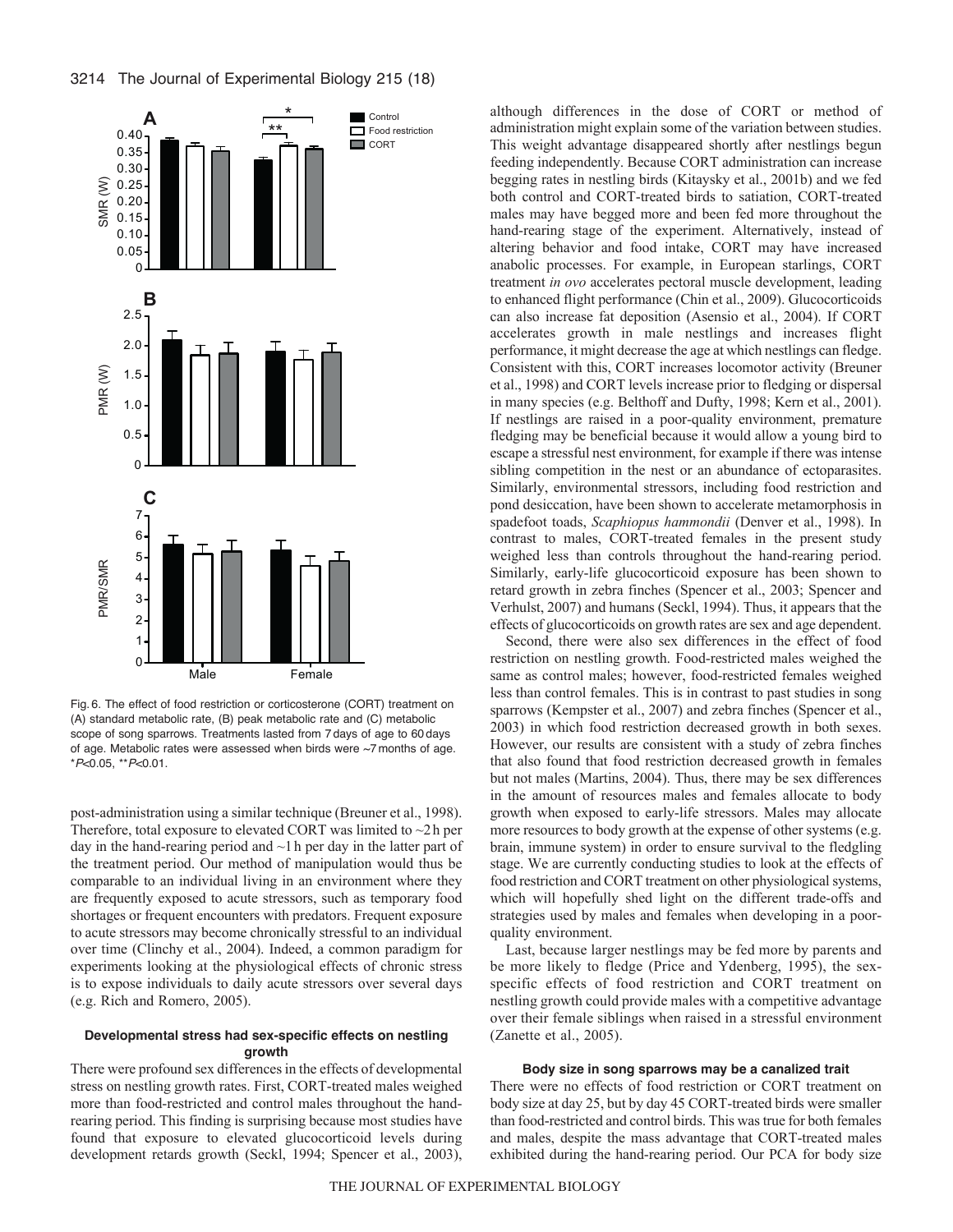included three morphological measures: mass, wing length and tarsus length. Therefore, we interpret these PCA scores as measures of overall body size, but all three measures might not have been equally affected. CORT-treated birds may be structurally smaller because glucocorticoids can decrease bone formation (Delany et al., 1994). In addition, wing length is related to feather development, and CORT administration has been shown to impair feather growth in European starlings (Romero et al., 2005). Despite the effect on body size during the treatment period, there were no effects of either treatment on adult body size. Because our treatments lasted until day 60, this suggests that a young song sparrow may compensate for a bad rearing environment by accelerating growth once a stressor subsides even very late during development, well after full adult body size is normally attained. Adult body size may be a canalized trait in song sparrows, showing a large amount of stability even in the face of early-life perturbations [referred to as developmental homeostasis (Mitton and Grant, 1984)]. Therefore, variation in adult body size in song sparrows may be largely determined by variation in genotype, with less influence from environmental factors. In support of this, both adult body mass and lean mass of the experimental birds were significantly related to their father's body mass, and nest identity (natal brood of origin) was significantly related to adult body size. Because we hand-reared nestlings from day 3, the relationship between their mass and their father's mass would be largely due to a common genotype and not a common environment, although we cannot rule out the possibility that the environment before day 3 had strong carryover effects on offspring body size. This is in contrast to past studies that have found long-term effects of early-life stress on adult body size (e.g. Searcy et al., 2004). However, our results are consistent with findings from a wild population of song sparrows where morphological measurements of offspring were strongly related to their genetic parents, but not their foster parents (Smith and Dhondt, 1980; also see Merila and Sheldon, 2001).

#### **Developmental stress did not alter body composition**

There were no long-term effects of food restriction or CORT treatment on body composition (total body mass, lean mass or fat mass), despite the fact that both treatments altered nestling growth. In contrast, in humans, prenatal exposure to famine increases the risk of obesity (Ravelli et al., 1999) and a low birth rate is positively associated with obesity (Rinaudo and Wang, 2012). Catch-up growth may be a particularly important risk factor. For example, rat pups exposed to protein restriction *in utero* but then transferred to a high quality diet during the post-partum period exhibit rapid catch-up growth, resulting in a larger body mass and a higher percentage of body fat (Desai et al., 2005). In our study, both foodrestricted and CORT-treated females exhibited growth retardation during the hand-rearing period, followed by a period of rapid growth during the latter stage of the treatment period. However, despite experiencing this period of rapid growth, we observed no effect on final body composition. We did observe sex differences in body composition. Males and females had similar total body mass in adulthood, but males had higher lean mass whereas females had higher fat mass.

#### **Developmental stress had sex-specific effects on metabolic rates**

The SMRs of birds in the present study were similar to those obtained for house sparrows, *Passer domesticus* (Buchanan et al., 2001), which are similar in size to song sparrows. The average PMR of flying birds is 16 times higher than the BMR (Hinds et al., 1993). Past studies in both red-eyed vireos, *Vireo olivaceus* (Pierce et al., 2005), and house sparrows (Chappell et al., 1999) using similar exercise wheels have obtained PMR values that were ~10 times higher than BMR. In the present study, PMR values were only approximately six times higher than SMR values. However, the former studies used wild-caught birds, not hand-reared birds, and prolonged periods of captivity can decrease aerobic capacity in birds (Buttemer et al., 2008). Alternatively, the fact that we may have measured SMR and not true BMR could also explain why metabolic scope was lower in the present study.

Both food-restricted and CORT-treated females had higher SMRs than control females. However, SMRs did not differ between males in the three treatment groups. This suggests that developmental stress has sex-specific effects on metabolic rates in song sparrows. Similarly, past studies in birds have found that variation in the rearing environment more strongly affects the metabolic rates of females than males. For example, zebra finch nestlings raised in experimentally enlarged broods have higher SMRs in adulthood, and this effect is stronger in females (Verhulst et al., 2006). In this species, individuals that experience catch-up growth are more likely to experience long-term effects on metabolic rates. For example, nestling zebra finches reared on a low protein diet during the early phase of the nestling period, but then transferred to a high protein diet for the latter part of the nestling period, exhibit catch-up growth and have higher SMRs in adulthood (Criscuolo et al., 2008). In this study, zebra finches reared on a low protein diet throughout the nestling period did not exhibit catch-up growth or an increase in metabolic rates. This suggests that variation in growth patterns during development may contribute to variation in metabolic rates in adulthood. In our study of song sparrows, both food restriction and CORT treatment decreased growth in females; however, in adulthood, there was no difference in body size or mass between the three treatment groups. Therefore, it is possible that the stress treatments had long-term effects on the SMRs of females because they altered normal growth patterns of females. In contrast to SMR, there was no effect of either experimental treatment on PMR or metabolic scope. Nest identity was significantly related to both PMR and SMR, suggesting that genetic factors also influence variation in metabolic rates in song sparrows. In the present study, time constraints prohibited us from taking more than one measurement of SMR or PMR. However, zebra finches exposed to CORT during development exhibited higher variability in SMR [although only during the treatment period (Spencer and Verhulst, 2008)]. Therefore, it may be of interest in future studies to look at the effects of developmental stress on variability in SMR or PMR.

#### **Conclusions**

In many species, variation in the early rearing environment can have profound effects on adult phenotype. In particular, exposure to stressors during development can permanently alter physiology and may predispose individuals to disease and negatively affect fitness (Mcmillen and Robinson, 2005; Monaghan, 2008). In the present study, both food restriction and CORT treatment had long-term effects on SMR in females but not males, suggesting that the longterm effects of early-life stress on physiology and fitness may be sex specific. This finding supports past research in zebra finches showing that females are more susceptible to early-life stressors than males (Verhulst et al., 2006; Martin, 2004). In addition, both food restriction and CORT treatment had sex-specific effects on nestling growth rates that exaggerated normal sex differences in nestling mass. This could give males a competitive advantage over their female siblings when being reared in a poor-quality environment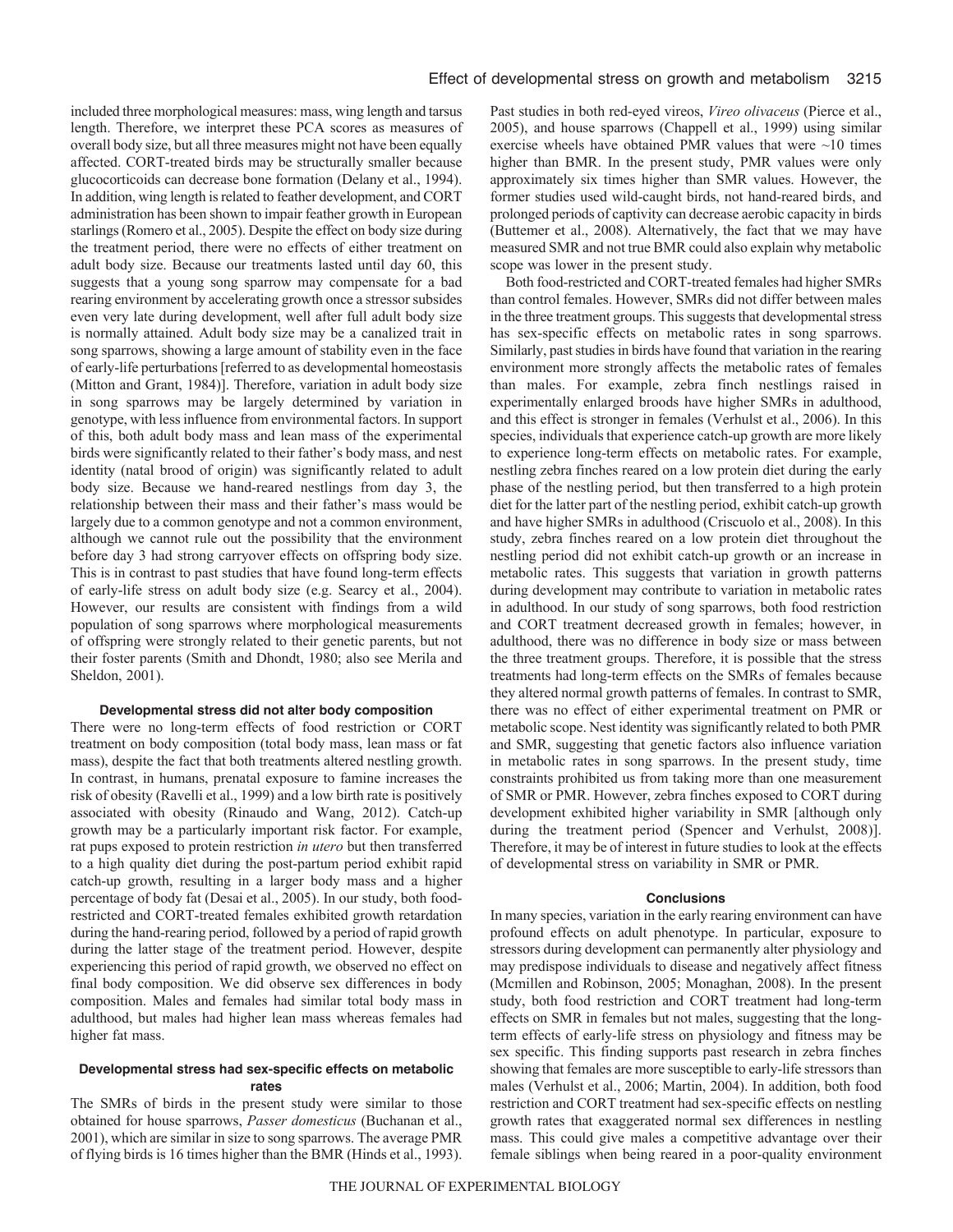## 3216 The Journal of Experimental Biology 215 (18)

(e.g. Zanette et al., 2005). Future studies looking at the effects of developmental stress on other physiological systems (e.g. immune system, endocrine system) will help elucidate how males and females differentially allocate resources to growth and development when raised in a poor-quality environment.

## **ACKNOWLEDGEMENTS**

We thank Alex Gerson and Brendan McCabe for technical assistance, Ainsley Furlonger, Janet Lapierre and Shawn Kubli for help with fieldwork, Dr Elizabeth Hampson for assistance with radioimmunoassays, and Dr Christopher Guglielmo and two anonymous reviewers for comments on the manuscript. We are grateful to Dr Alexandra Hernandez for advice on hand-rearing nestlings. Finally, we thank The Queen's University Biological Station for allowing us to access the field site.

#### **FUNDING**

This research was supported by grants from The Natural Sciences and Engineering Research Council of Canada (NSERC) to S.A.M.-S. and E.A.M.-S. and an NSERC Canada Graduate Scholarship and Queen Elizabeth II Graduate Scholarship in Science and Technology to K.L.S.

#### **REFERENCES**

- **Asensio, C., Muzzin, P. and Rohner-Jeanrenaud, F.** (2004). Role of glucocorticoids in the physiopathology of excessive fat deposition and insulin resistance. *Int. J.*
- *Obes. Relat. Metab. Disord.* **28 Suppl. 4**, S45-S52. **Barker, D. J., Hales, C. N., Fall, C. H., Osmond, C., Phipps, K. and Clark, P. M.** (1993). Type 2 (non-insulin-dependent) diabetes mellitus, hypertension and hyperlipidaemia (syndrome X): relation to reduced fetal growth. *Diabetologia* **36**, 62-
- 67. **Belthoff, J. R. and Dufty, A. M., Jr** (1998). Corticosterone, body condition and locomotor activity: a model for dispersal in screech-owls. *Anim. Behav.* **55**, 405-415.
- **Breuner, C. W., Greenberg, A. L. and Wingfield, J. C.** (1998). Noninvasive corticosterone treatment rapidly increases activity in Gambel's white-crowned
- sparrows (*Zonotrichia leucophrys gambelii*). *Gen. Comp. Endocrinol.* **111**, 386-394. **Buchanan, K. L., Evans, M. R., Goldsmith, A. R., Bryant, D. M. and Rowe, L. V.** (2001). Testosterone influences basal metabolic rate in male house sparrows: a new cost of dominance signaling? *Proc. R. Soc. Lond. B* **268,** 1337-1344.
- **Buchanan, K. L., Spencer, K. A., Goldsmith, A. R. and Catchpole, C. K.** (2003). Song as an honest signal of past developmental stress in the European starling (*Sturnus vulgaris*). *Proc. R. Soc. Lond. B* **270,** 1149-1156.
- **Buchanan, K. L., Leitner, S., Spencer, K. A., Goldsmith, A. R. and Catchpole, C. K.** (2004). Developmental stress selectively affects the song control nucleus HVC in the zebra finch *Proc. R. Soc. Lond. B* **271,** 2381-2386.
- **Buttemer, W. A., Warne, S., Bech, C. and Astheimer, L. B.** (2008). Testosterone effects on avian basal metabolic rate and aerobic performance: facts and artefacts. *Comp. Biochem. Physiol.* **150A**, 204-210.
- **Chappell, M. A., Bech, C. and Buttemer, W. A.** (1999). The relationship of central and peripheral organ masses to aerobic performance variation in house sparrows. *J. Exp. Biol.* **202**, 2269-2279.
- **Chin, E. H., Love, O. P., Verspoor, J. J., Williams, T. D., Rowley, K. and Burness, G.** (2009). Juveniles exposed to embryonic corticosterone have enhanced flight performance. *Proc. R. Soc. Lond. B* **276,** 499-505.
- **Clinchy, M., Zanette, L., Boonstra, R., Wingfield, J. C. and Smith, J. N. M.** (2004). Balancing food and predator pressure induces chronic stress in songbirds. *Proc. Biol. Sci.* **271**, 2473-2479.
- **Crespi, E. J. and Denver, R. J.** (2005). Roles of stress hormones in food intake regulation in anuran amphibians throughout the life cycle. *Comp. Biochem. Physiol.* **141A**, 381-390.
- **Criscuolo, F., Monaghan, P., Nasir, L. and Metcalfe, N. B.** (2008). Early nutrition and phenotypic development: ʻcatch-up' growth leads to elevated metabolic rate in adulthood. *Proc. R. Soc. Lond. B* **275,** 1565-1570.
- **Delany, A. M., Dong, Y. and Canalis, E.** (1994). Mechanisms of glucocorticoid action in bone cells. *J. Cell. Biochem.* **56**, 295-302.
- **Denver, R. J., Mirhadi, N. and Phillips, M.** (1998). Adaptive plasticity in amphibian metamorphosis: response of *Scaphiopus hammondii* tadpoles to habitat desiccation. *Ecology* **79**, 1859-1872.
- **Desai, M., Crowther, N. J., Lucas, A. and Hales, C. N.** (1996). Organ-selective growth in the offspring of protein-restricted mothers. *Br. J. Nutr.* **76**, 591-603.
- **Desai, M., Gayle, D., Babu, J. and Ross, M. G.** (2005). Programmed obesity in intrauterine growth-restricted newborns: modulation by newborn nutrition. *Am. J. Physiol.* **288**, R91-R96.
- **Farrell, T. M., Weaver, K., An, Y. S. and MacDougall-Shackleton, S. A.** (2011). Song bout length is indicative of spatial learning in European starlings. *Behav. Ecol.* **23**, 101-111.
- **Fernandez-Twinn, D. S. and Ozanne, S. E.** (2006). Mechanisms by which poor early growth programs type-2 diabetes, obesity and the metabolic syndrome. *Physiol. Behav.* **88**, 234-243.
- **Gerson, A. R. and Guglielmo, C. G.** (2011). House sparrows (Passer domesticus) increase protein catabolism in response to water restriction. *Am. J. Physiol.* **300**, R925-R930.
- **Griffiths, R., Double, M. C., Orr, K. and Dawson, R. J.** (1998). A DNA test to sex most birds. *Mol. Ecol.* **7**, 1071-1075.
- **Guglielmo, C. G., McGuire, L. P., Gerson, A. R. and Seewagen, C. L.** (2011). Simple, rapid, and non-invasive measurement of fat, lean, and total water masses of live birds using quantitative magnetic resonance. *J. Ornithol.* **152**, 75-85.
- **Hales, C. N. and Ozanne, S. E.** (2003). The dangerous road of catch-up growth. *J. Physiol.* **547**, 5-10.
- Harris, A. and Seckl, J. (2011). Glucocorticoids, prenatal stress and the programming of disease. *Horm. Behav.* **59**, 279-289.
- **Hennemann, W. W.** (1983). Relationship among body mass, metabolic rate and the intrinsic rate of natural increase in mammals. *Oecologia* **56**, 104-108. **Hinds, D. S., Baudinette, R. V., MacMillen, R. E. and Halpern, E. A.** (1993).
- Maximum metabolism and the aerobic factorial scope of endotherms. *J. Exp. Biol.* **182**, 41-56.
- **Jennings, B. J., Ozanne, S. E., Dorling, M. W. and Hales, C. N.** (1999). Early growth determines longevity in male rats and may be related to telomere shortening in the kidney. *FEBS Lett.* **448**, 4-8.
- **Kempster, B., Zanette, L., Longstaffe, F. J., MacDougall-Shackleton, S. A., Wingfield, J. C. and Clinchy, M.** (2007). Do stable isotopes reflect nutritional stress? Results from a laboratory experiment on song sparrows. *Oecologia* **151**, 365-371.
- **Kern, M., Bacon, W., Long, D. and Cowie, R. J.** (2001). Possible roles for corticosterone and critical size in the fledging of nestling pied flycatchers. *Physiol. Biochem. Zool.* **74**, 651-659.
- **Kitaysky, A. S., Kitaiskaia, E. V., Wingfield, J. C. and Piatt, J. F.** (2001a). Dietary restriction causes chronic elevation of corticosterone and enhances stress response in red-legged kittiwake chicks. *J. Comp. Physiol. B* **171**, 701-709.
- **Kitaysky, A. S., Wingfield, J. C. and Piatt, J. F.** (2001b). Corticosterone facilitates begging and affects resource allocation in the black-legged kittiwake. *Behav. Ecol.* **12**, 619-625.
- **Lesage, J., Blondeau, B., Grino, M., Bréant, B. and Dupouy, J. P.** (2001). Maternal undernutrition during late gestation induces fetal overexposure to glucocorticoids and intrauterine growth retardation, and disturbs the hypothalamo-pituitary adrenal axis in the newborn rat. *Endocrinology* **142**, 1692-1702.
- **Lighton, J. R. B.** (2008). *Measuring Metabolic Rates: A Manual for Scientists.* New York: Oxford University Press.
- **MacDonald, I. F., Kempster, B., Zanette, L. and MacDougall-Shackleton, S. A.** (2006). Early nutritional stress impairs development of a song-control brain region in both male and female juvenile song sparrows (*Melospiza melodia*) at the onset of
- song learning. *Proc. R. Soc. Lond. B* **273,** 2559-2564. **MacDougall-Shackleton, S. A., Dindia, L., Newman, A. E., Potvin, D. A., Stewart, K. A. and MacDougall-Shackleton, E. A.** (2009). Stress, song and survival in sparrows. *Biol. Lett.* **5**, 746-748.
- **Manini, T. M.** (2010). Energy expenditure and aging. *Ageing Res. Rev.* **9**, 1-11.
- **Martins, T. L. F.** (2004). Sex-specific growth rates in zebra finch nestlings: a possible mechanism for sex ratio adjustment. *Behav. Ecol.* **15**, 174-180.
- **Mcmillen, I. C. and Robinson, J. S.** (2005). Developmental origins of the metabolic syndrome: prediction, plasticity, and programming. *Physiol. Rev.* **85**, 571-633.
- **Merila, J. and Sheldon, B. C.** (2001). Avian quantitative genetics. In *Current Ornithology*, Vol. 16 (ed. V. Nolan Jr and C. F. Thompson), pp. 179-198. New York: Plenum Press.
- **Metcalfe, N. B. and Monaghan, P.** (2001). Compensation for a bad start: grow now, pay later? *Trends Ecol. Evol.* **16**, 254-260.
- **Mitton, J. B. and Grant, M. C.** (1984). Associations among protein heterozygosity, growth rate, and developmental homeostasis. *Annu. Rev. Ecol. Syst.* **15**, 479-499. **Monaghan, P.** (2008). Early growth conditions, phenotypic development and
- environmental change. *Philos. Trans. R. Soc. Lond. B* **363**, 1635-1645.
- **Newman, A. E., Pradhan, D. S. and Soma, K. K.** (2008). Dehydroepiandrosterone and corticosterone are regulated by season and acute stress in a wild songbird: jugular versus brachial plasma. *Endocrinology* **149**, 2537-2545.
- **Nowicki, S., Searcy, W. A. and Peters, S.** (2002). Brain development, song learning and mate choice in birds: a review and experimental test of the "nutritional stress hypothesis". *J. Comp. Physiol. A* **188**, 1003-1014.
- **O'Regan, D., Kenyon, C. J., Seckl, J. R. and Holmes, M. C.** (2004). Glucocorticoid exposure in late gestation in the rat permanently programs gender-specific differences in adult cardiovascular and metabolic physiology. *Am. J. Physiol.* **287**, E863-E870.
- **Painter, R. C., Roseboom, T. J. and Bleker, O. P.** (2005). Prenatal exposure to the Dutch famine and disease in later life: an overview. *Reprod. Toxicol.* **20**, 345-352.
- **Pierce, B. J., McWilliams, S. R., O'Connor, T. P., Place, A. R. and Guglielmo, C. G.** (2005). Effect of dietary fatty acid composition on depot fat and exercise performance in a migrating songbird, the red-eyed vireo. *J. Exp. Biol.* **208**, 1277- .<br>1285
- **Potvin, D. A. and MacDougall-Shackleton, E. A.** (2009). Parental investment amplifies effects of genetic complementarity on growth rates in song sparrows, *Melospiza melodia. Anim. Behav.* **78**, 943-948.
- **Potvin, D. A. and MacDougall-Shackleton, E. A.** (2010). Paternal song complexity predicts offspring sex ratios close to fledging, but not hatching, in song sparrows. *Wilson J. Ornithol.* **122**, 146-152.
- **Price, E. R. and Guglielmo, C. G.** (2009). The effect of muscle phospholipid fatty acid composition on exercise performance: a direct test in the migratory white-throated sparrow (*Zonotrichia albicollis*). *Am. J. Physiol.* **297**, R775-R782.
- **Price, K. and Ydenberg, R.** (1995). Begging and provisioning in broods of asynchronously-hatched yellow-headed blackbird nestlings. *Behav. Ecol. Sociobiol.* **37**, 201-208.
- **Ravelli, A. C., van der Meulen, J. H., Michels, R. P., Osmond, C., Barker, D. J., Hales, C. N. and Bleker, O. P.** (1998). Glucose tolerance in adults after prenatal exposure to famine. *Lancet* **351**, 173-177.
- **Ravelli, A. C., van Der Meulen, J. H., Osmond, C., Barker, D. J. and Bleker, O. P.** (1999). Obesity at the age of 50 y in men and women exposed to famine prenatally. *Am. J. Clin. Nutr.* **70**, 811-816.
- **Rich, E. L. and Romero, L. M.** (2005). Exposure to chronic stress downregulates corticosterone responses to acute stressors. *Am. J. Physiol.* **288**, R1628-R1636.
- **Rinaudo, P. and Wang, E.** (2012). Fetal programming and metabolic syndrome. *Annu. Rev. Physiol* **74,** 107-130.